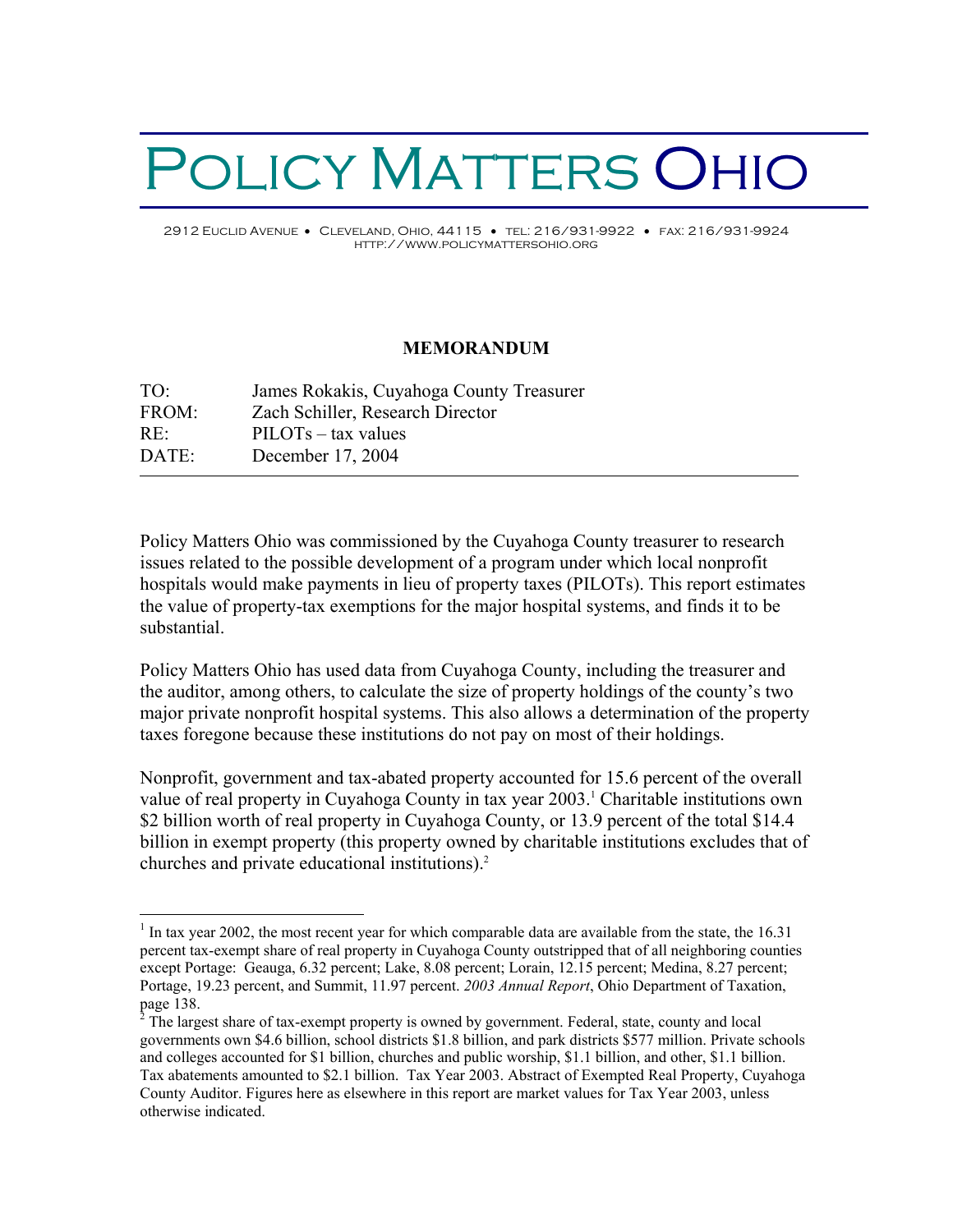In Tax Year 2002, the most recent year for which data are easily available, Cuyahoga County had 13.2 percent of Ohio's taxable real property, and 21.4 percent of the exempt property owned by charitable institutions. While it had less taxable property than the total of six surrounding counties, Cuyahoga County had nearly twice as much exempt property owned by charitable institutions as the combined total of these counties.<sup>3</sup>

Tax-exempt property is especially concentrated in the City of Cleveland. In Tax Year 2003, exempt property of all kinds – that owned by governments and nonprofits, as well as tax-abated property owned by businesses – accounted for 36 percent of the real property in the city.<sup>4</sup> Charitable institutions own nearly \$1.3 billion worth of real property in the city, or 16 percent of Cleveland's exempt property.

Both in the city and the county, the two nonprofit hospital systems, the Cleveland Clinic Health System and University Hospitals Health System, are the major owners of charitable-owned property. County-wide, they together account for at least \$1.3 billion in such tax-exempt property, according to records supplied by the Cuyahoga County auditor and treasurer. This represents close to two-thirds of the tax-exempt charity holdings and 1.4 percent of all the real property, taxable and exempt, in Cuyahoga County. If these institutions paid taxes on all of their exempt real property in the county as it is now valued, local school districts and governments would receive more than \$34 million a year in additional taxes.

These data are not comprehensive. For example, they exclude properties owned by UHHS partners such as St. John West Shore Hospital and Southwest General Health Center. Some other hospital properties also are not included in the data base.

On the other hand, these are the values as they appear on the books, and likely overstate the properties' real value. Unlike for-profit property holders, nonprofit institutions that do not pay taxes have no incentive to appeal the valuations given to their exempt properties, since they are not paying taxes. Though the county auditor's office disagrees, some informed observers believe that most such property is highly overvalued. Indeed, some hospitals valued on the books for many millions of dollars sold for a fraction of that after closing down. Thus, if all of these properties somehow began paying taxes, one could not expect they would add up to the full \$34 million shown above.

Still, it is clear that tax-exempt properties in the county owned by the area's nonprofit hospital giants are worth many hundreds of millions of dollars, and would produce millions of dollars in additional taxes were they required to pay. Several Cleveland hospitals were operated by for-profit companies during the 1990s, which paid taxes and made efforts to try to reduce them by challenging their valuations. Their efforts provide some perspective on what nonprofit hospital properties may be worth.

 $\overline{a}$ <sup>3</sup> Policy Matters Ohio analysis of data from the Ohio Department of Taxation, Tax Data Series, Tables PE-1 and PE-2, March 2, 2004.

<sup>&</sup>lt;sup>4</sup> Abstract of Exempted Real Property, Cuyahoga County Auditor, Taxing District 0740 – Cleveland.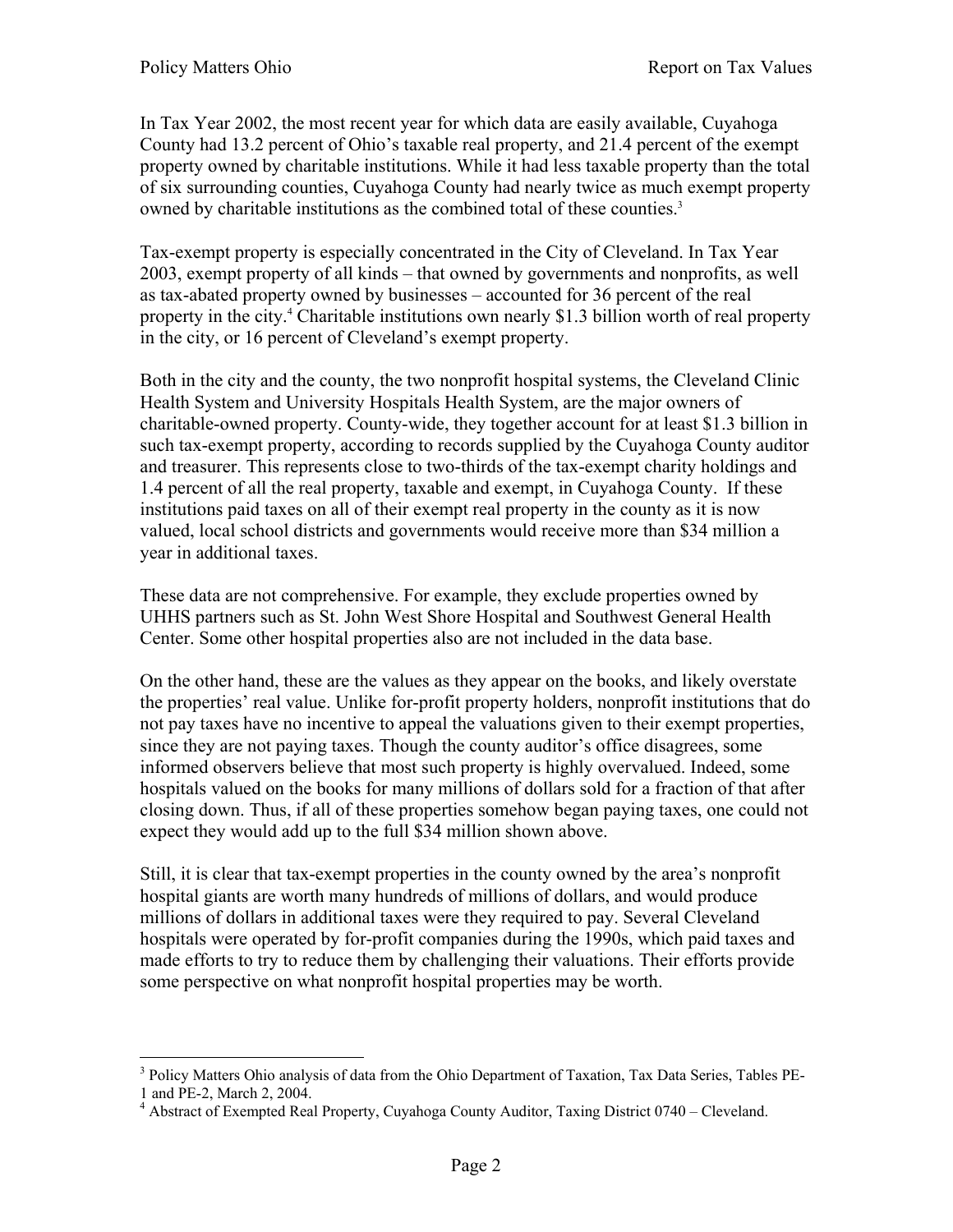$\overline{a}$ 

After Mt. Sinai Hospital was purchased in 1996 by Primary Health Systems, a for-profit hospital chain, PHS sought to reduce the hospital's valuation by 35 percent.<sup>5</sup> By the time the complaint was resolved in 2001, Mt. Sinai was no longer operating and PHS was in bankruptcy. After for-profit operator Columbia/HCA took a stake in St. John West Shore Hospital, it asked to decrease the hospital's assessed valuation for tax year 1996 by nearly \$5 million, or 46 percent, from \$10.9 million.<sup>6</sup> The Cuyahoga County Board of Revision rejected that bid, maintaining the same valuation. Ultimately, in 2001, the state Board of Tax Appeals approved a stipulation lowering the value by 36 percent, to \$7 million, although by that time, the for-profit company had sold its interest in the hospital.<sup>7</sup>

These examples confirm what is obvious to most county residents, or to anyone who has visited the main campuses of these institutions: As billion-dollar enterprises and the largest private employers in the Cleveland area,<sup>8</sup> their property has very substantial value, even if the amount now shown on the books may overstate their worth.

A ranking of the top 200 property holders by the Cuyahoga County auditor reveals that the CCHS is one of the top property holders in the county.<sup>9</sup> Though this ranking shows the Clinic system trailing utilities such as the Cleveland Electric Illuminating Co. and Ohio Bell (SBC), many Clinic properties are not included in this listing. The list includes properties held under the same name, but does not necessarily include all the properties held by each entity. Hence, an exact ranking is not easily available.

Together, CCHS and UHHS have nearly \$1 billion in exempt property in the city of Cleveland, or most of their total exempt property in Cuyahoga County.10 Among properties identified in this study, CCHS has exempt property in the city valued at \$629

<sup>&</sup>lt;sup>5</sup> Oral Hearing Worksheet and Journal Entry, Complaint #2683 & 5235 for 1997, Cuyahoga County Board of Revision

<sup>&</sup>lt;sup>6</sup> Information supplied by Robert Chambers, Cuyahoga County Board of Revision

<sup>&</sup>lt;sup>7</sup> Ibid, and Ohio Board of Tax Appeals, Columbia CSA HS Greater Cleveland Area Health Care vs.

Cuyahoga County Board of Revision and Cuyahoga County Auditor, Case No. 98-A-137, June 15, 2001. <sup>8</sup> According to *Crain's Cleveland Business*, the Cleveland Clinic Health System and University Hospitals Health System are the two largest employers in Cuyahoga County, with 23,567 and 14,270 full-time equivalent employees, respectively. *Crain's Cleveland Business*, Dec. 29, 2003-Jan. 4, 2004. Figures are as of Jan. 1, 2003 (these differ from the numbers available from the American Hospital Association cited in the separate Policy Matters Ohio report on payments in lieu of taxes, which were used to compare hospitals around the country). The figure for UHHS includes the total number of physicians and employees. It does not include UHHS/CSAHS-Cuyahoga Inc., the No. 16 employer with 2,800 employees. The Cleveland Clinic Health System reported 2003 unrestricted revenues of \$3.45 billion. While a portion of that comes from Florida and non-Cuyahoga County operations, the bulk of this revenue comes from Cuyahoga County; the Cleveland Clinic Foundation, based here, was responsible for three-fifths of the health system's revenue last year. See The Cleveland Clinic Health System, Management's Discussion and Analysis of Results of Operations and Financial Position for the Three Months and Year Ended December 31, 2003. UHHS reported total 2003 revenue of \$1.6 billion in its return to the Internal Revenue Service. It, too, has operations outside Cuyahoga County.

<sup>&</sup>lt;sup>9</sup> Top Taxpayers by Property, Received from Cuyahoga County Auditor's office, Nov. 8, 2004

 $10$  As noted, not all of the institutions' property is included in this study, so the exact proportion is not available.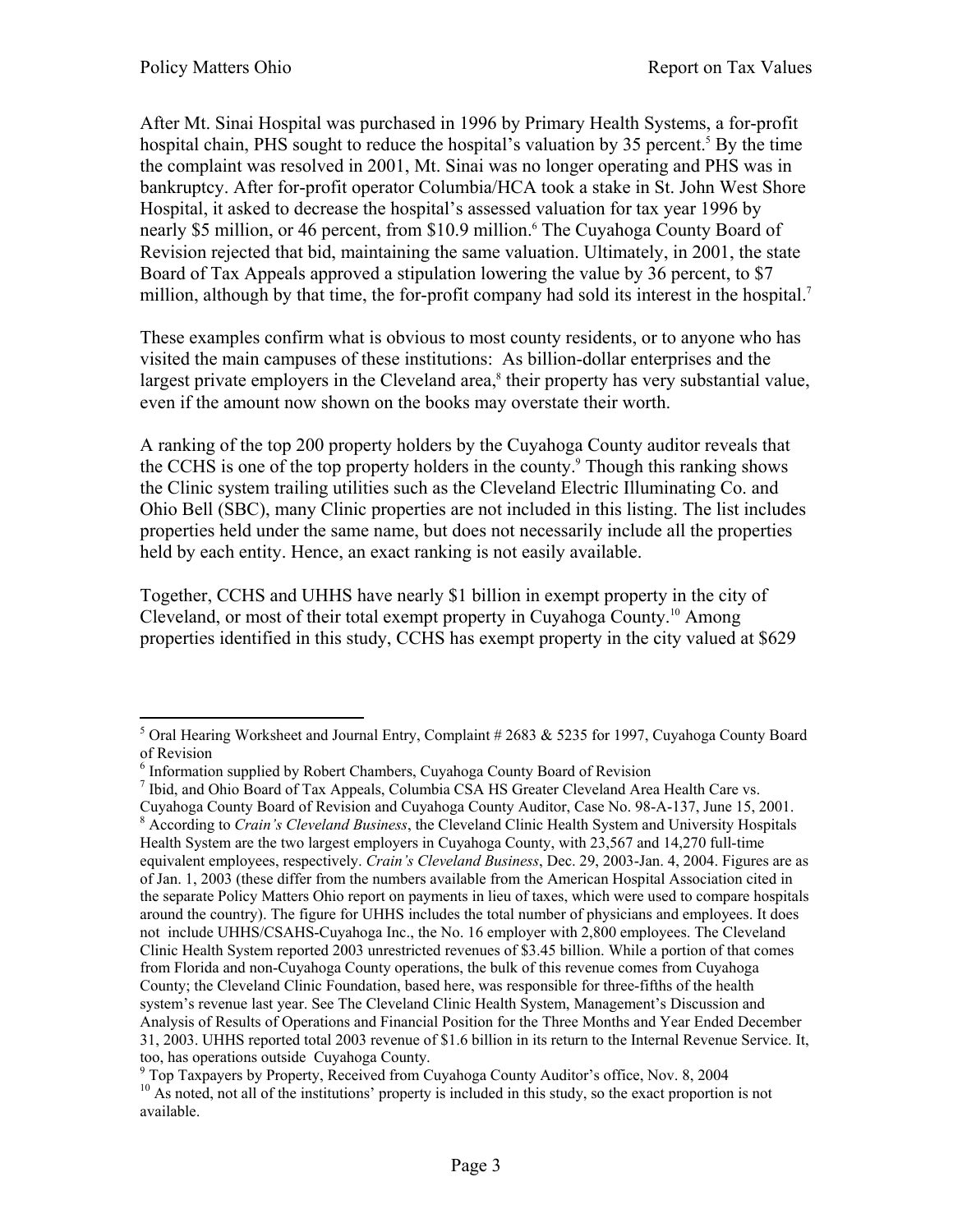million, while UHHS properties are valued at \$331 million.<sup>11</sup> Altogether, this \$960 million adds up to 4.3 percent of the total real property in the city.

If the Clinic system were taxed on these properties, it would pay \$17.8 million in annual taxes to the city. Including those properties where it is seeking exemptions, the figure rises to \$20 million. These numbers are based on the values shown by the auditor, unadjusted downward as described above. Even knocking 40 percent off these values, CCHS would pay an additional \$12 million a year if it were fully taxed on its Cleveland properties. UHHS's exemptions in the city are worth \$9.2 million in annual taxes, or \$5.5 million after a 40 percent adjustment. $12$ 

Under Ohio law, nonprofit institutions must pay property tax on properties they own if it is not being used for a charitable purpose. Thus, both CCHS and UHHS pay taxes on some of their properties, such as the Intercontinental Hotel & MBNA Conference Center located on the Clinic campus. Data from the auditor show that the two institutions hold at least \$436 million of currently taxable property in the county, which would produce annual taxes of more than \$10 million.

However, these numbers considerably overstate the value of the properties that are actually paying taxes and the amount of taxes being paid. That's because the hospital systems are seeking to have much of that property exempted from taxation. They have applied to the state to exempt at least 39 properties worth \$197 million, liable for about \$4.4 million in annual taxes.<sup>13</sup> The Clinic accounts for the vast bulk of the exemptions currently being sought. For example, the Clinic has filed with the state for exemption of Fairview Hospital property valued at \$43.6 million, where it has remodeled and added new facilities.14 Similarly, after building its Taussig Cancer Center in Cleveland, the Clinic sought an exemption for the property.15 The Clinic has sought exemptions for family health centers in Beachwood and elsewhere.<sup>16</sup> According to county records, UH is seeking exemptions for properties in Cleveland and Richmond Heights. It also filed last summer to expand its exemption at its Bedford Medical Center to cover an expanded

 $\overline{a}$ <sup>11</sup>. According to county records, the UHHS figure includes the W.O. Walker Center in Cleveland, which includes \$46.6 million in exempt property. However, according to UHHS, the center is co-owned 50-50 by it and the Clinic. Thus, half of that value could be attributed to CCHS and subtracted from UHHS,

<sup>&</sup>lt;sup>12</sup> If, as noted in Footnote 11, one attributes half of the W.O. Walker Center property to the CCHS, half of the \$1.2 million in taxes it would pay annually if it were fully taxed would be CCHS's responsibility. This would also reduce the UHHS total by \$600,000.

<sup>&</sup>lt;sup>13</sup> As with most valuation and tax information in this report, numbers reflect tax year 2003 data and exemptions sought by spring 2004. Some of these cases may be refiled because of a recent decision by the Ohio Supreme Court. See footnote 13.

<sup>&</sup>lt;sup>14</sup> State of Ohio Application for Real Property Tax Exemption and Remission, Fairview Hospital, Received by county auditor June 26, 2002, County Application Number HE2781.

<sup>&</sup>lt;sup>15</sup> State of Ohio Application for Real Property Tax Exemption and Remission, The Cleveland Clinic Foundation, Received by county auditor July 5, 2002, County Application Number HE3121 <sup>16</sup> A recent decision by the Ohio Supreme Court involving the Clinic's request for an exemption in

Strongsville may require that a number of these exemption applications be refiled.